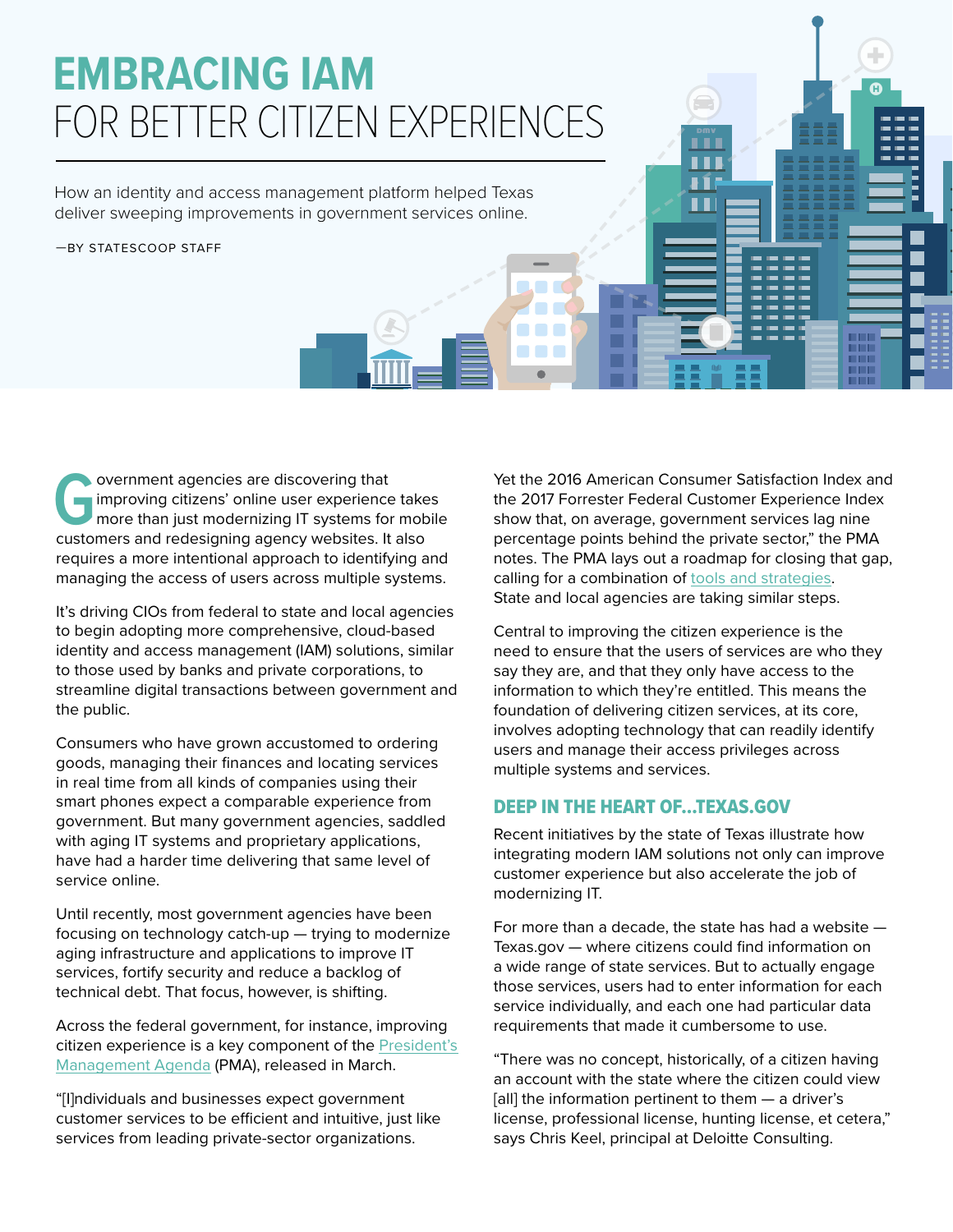"The citizen had to know their [vehicle identification] number, their account numbers, et cetera, to renew. But Amazon, for example, has just two experiences — Guest and Login."

When the contract for Texas.gov was awarded to Deloitte by the Texas Department of Information Resources this past April, the company was tasked with designing and implementing a new, integrated version of the website. That meant working with component agencies on a full range of IT services, including application development, enterprise resource planning, business intelligence and data warehousing, technology migration, procurement and project management.

Deloitte's previous work with the Texas Department of Motor Vehicles helped it make the case that a robust IAM solution was an essential ingredient to modernization. It also provided Deloitte a baseline understanding of the requirements for the larger Texas. gov portal.

"[We] are responsible for the whole architecture and integrations at the back and front ends," Keel explained. It was clear at the outset "how the critical information that pertains to the citizen comes together in one platform," and why it was essential for a comprehensive IAM system to "move from a stove-piped experience to a customer experience solution."

#### ESTABLISHING A BASELINE FOR IAM SOLUTIONS

As the system integrator/architect for the eight-year contract, Deloitte opted for IT system designs that would work with open source technologies for maximum choice and flexibility over time as technologies continue to emerge, and that would leverage cloud capabilities.

The importance of open source technologies lies in their use of open source standards, such as the [REST](https://www.quora.com/What-is-a-REST-API) [API.](https://www.quora.com/What-is-a-REST-API) REST is the acronym for "Representational State Transfer," which establishes rules for uniform interfaces. Cloud providers, for instance, use REST-based architecture so all of the functions of an application are easier to use. Providers of legacy systems, on the other hand, typically try to adapt to a cloud environment by creating wrappers, an outer layer over the applications that can only expose the specific designated functions, but which limit overall flexibility.

In addition to supporting open source, the IAM solution had to be easy to integrate with the department's backend systems. Just as important, it had to be licensing cost-effective; Texas has the second-largest population in the United States and every adult constituent could have an account.



After reviewing a variety of offerings, Deloitte selected a cloud-based IAM platform developed by [ForgeRock,](https://www.forgerock.com/) a leading provider of identity and access management solutions for global banks and corporations as well as federal and state government agencies.

Deloitte and Texas DIR team leaders deployed the platform so that citizens coming to Texas.gov first create an account through the platform, which then manages access to the website's affiliated services.

"Centralizing the IAM capability and rerouting from each [citizen service] application through the single platform improves citizen experience, security and implementation times for all application owners," says Jeff Brooks, vice president, U.S. public sector, ForgeRock.

It also allowed the state to retire the old system at the end of its lifecycle and ease the transition from the incumbent contractor to Deloitte. "It took us about two months to stand up the first application," for the first of many agencies relying on the portal, Keel says. "All things considered, that's relatively quick, and now we have a blueprint to work with other agencies."

Deloitte has to enable API integration with each of the agencies using Texas.gov as their portal. Now that the first one has been completed, Keel estimates it will take just a few weeks for other agencies. The fast turnaround is important because there are 52 applications in the Texas.gov portfolio that need to be incorporated. "We need an agile environment," Keel says.